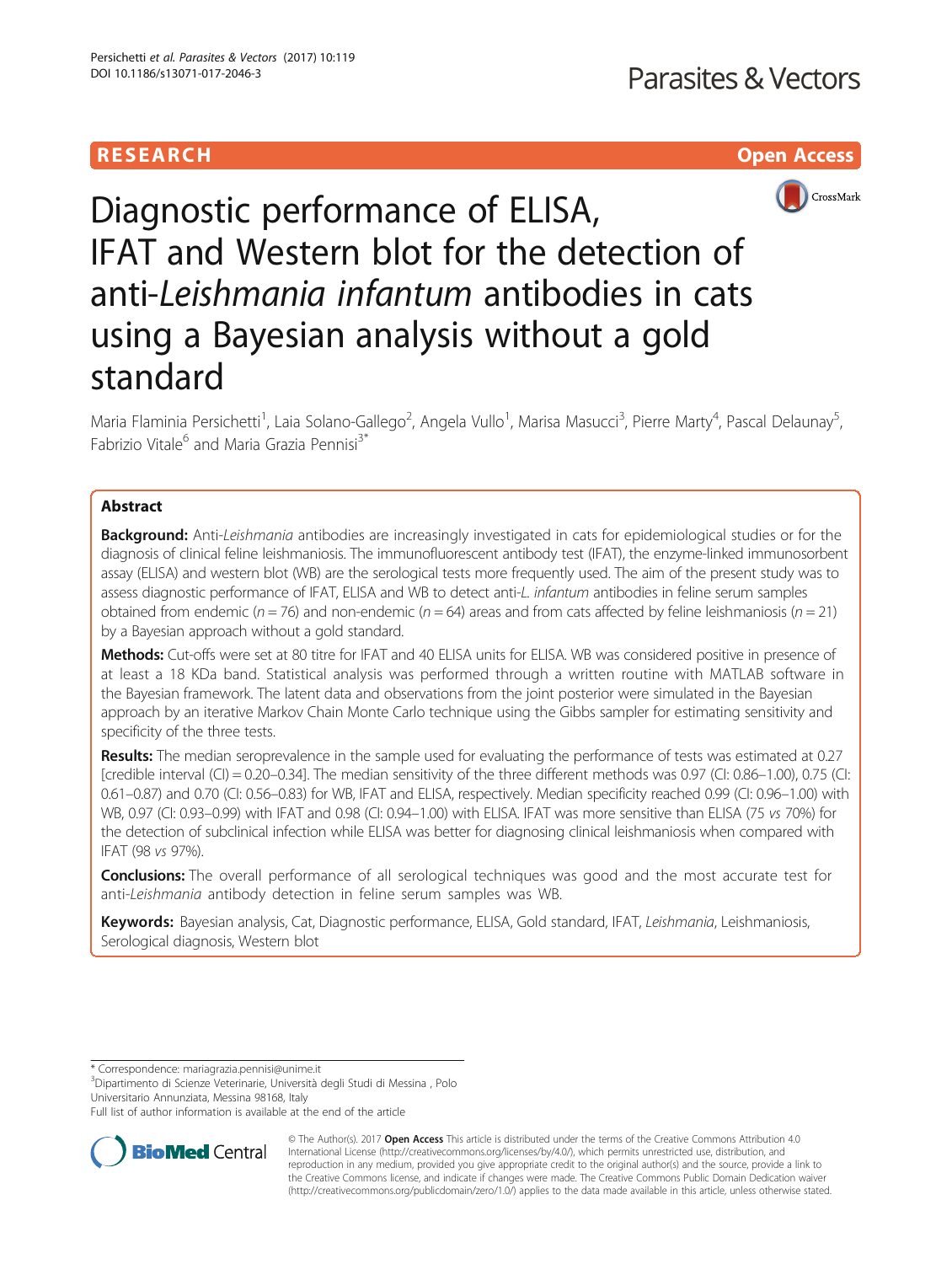### Background

Leishmaniosis due to Leishmania infantum is a zoonotic vector-borne disease of worldwide importance, transmitted by phlebotominae sand flies. Dogs are the primary reservoir host; however other animal species can be infected, including cats [\[1](#page-6-0), [2](#page-6-0)]. The role of cats as reservoirs of L. infantum is strongly suspected as infected cats are able to transmit the parasite to vector sand flies [\[3](#page-6-0)]. Moreover, clinical cases of feline leishmaniosis and subclinical infections due to L. infantum are increasingly being reported in Europe [\[1](#page-6-0), [2](#page-6-0)].

IFAT and ELISA are amongst the most common serological techniques used for the diagnosis and for clinical and research studies on canine and feline L. infantum infection [\[1](#page-6-0), [4](#page-6-0)–[6](#page-6-0)]. For both IFAT and ELISA, quantification using antibody titer or optical density allows classification of antibody levels against L. infantum antigens. IFAT method is considered the reference technique by the World Organization for Animal Health (OIE) [\[7](#page-6-0)]. However, this technique depends on the operator's skills and experience for the microscopical reading of IFAT antigen slides [[4, 8](#page-6-0)]. Moreover, appropriate setting of cut-off level is crucial in determining sensitivity (Se) and specificity (Sp) of this test. Conversely, reading of ELISA plates is rapidly operated in a plate reader at the required absorbance and, in addition to the selected cutoff, Sp and Se strongly depend on the kind of antigen used [[9, 10\]](#page-6-0). Western blot (WB) analysis, mainly a qualitative serological method, distinguishes the molecular weight of the *L. infantum* antigens stimulating antibody production, but is less frequently used in veterinary practice for the diagnosis of leishmaniosis [\[11\]](#page-6-0). One potential field of application of WB method is the discrimination between subclinical infections and disease [\[12](#page-6-0)].

Numerous epidemiological studies demonstrated the presence of anti-Leishmania antibodies in feline sera by means of different techniques such as IFAT, ELISA or WB as previously reviewed elsewhere [[1, 2\]](#page-6-0). It is important to highlight that sensitivity and specificity estimates of these serological methods in cats unfortunately were rarely evaluated [\[4](#page-6-0), [11\]](#page-6-0). However, ELISA and WB tests were reported to be more sensitive than IFAT [[10](#page-6-0), [13](#page-6-0)–[15](#page-6-0)]. Variation in sensitivity and specificity is mainly attributable to differences among the reference population studied and sampling strategies that are used for the validation procedure [\[16](#page-6-0)]. In addition, the serological diagnostic techniques used may have considerable influence on the estimate obtained for the true seroprevalence; however, comparative studies on serological techniques used in cats are limited and scarce [[4, 11, 17](#page-6-0)].

True differences of test accuracy among studies are not directly observable because studies are not free of random and systematic errors such as technical variation of test characteristics (among laboratories; by time), laboratory proficiency, choice of gold standard or cut-off value for interpretation, and handling of intermediate or uninterpretable results [\[16](#page-6-0)].

A common practice in many diagnostic accuracy studies is to evaluate a novel test by using another test as a gold standard. This approach yields strongly biased test accuracy estimates if the test considered gold standard have Se and Sp not approaching 100%. This may occur with leishmaniosis caused by *L. infantum* as a gold standard technique does not exist for diagnosis of infection or disease [\[18](#page-6-0)]. In order to avoid imperfect standard bias, we used the Bayesian method which has been proposed to estimate accuracy parameters of the tests [[19, 20](#page-6-0)] by an iterative Markov Chain Monte Carlo (MCMC) technique using the Gibbs sampler for estimating Se and Sp.

The aim of the present study was to assess diagnostic performance of IFAT, ELISA and WB to detect anti-L. infantum antibodies in feline serum samples obtained from endemic ( $n = 76$ ) and non-endemic ( $n = 64$ ) areas and from cats affected by feline leishmaniosis  $(n = 21)$  by a Bayesian approach without a gold standard.

### **Methods**

### Feline serum samples

Overall, 161 residual feline sera samples were obtained in 2013 as described below and stored at−20 °C until analyzed.

#### Feline sera from a non-endemic area of leishmaniosis

Sixty-four feline serum samples of cats seen for medical reasons at Beamount and Queen Mother Hospitals from Royal Veterinary College University of London (UK), where leishmaniosis is not endemic, were obtained. No travel history, clinical or clinicopathological information was available for these cats.

#### Feline sera of cats living in an endemic area of leishmaniosis

Seventy-six sera were from adult cats living in the South of Italy and exposed to at least one sand fly transmission season. They were collected at three veterinary clinics from cats admitted for elective surgery  $(n = 35)$  or annual health check  $(n = 4)$  and from 37 sick cats. One or more of the following clinical conditions were detected in these sick cats: anemia ( $n = 23$ ), otitis ( $n = 11$ ), skin disease ( $n = 10$ ), lower urinary tract disease ( $n = 9$ ), stomatitis (*n* = 7), ocular disease (*n* = 5), fever (*n* = 3), respiratory disease  $(n = 3)$ . Two veterinary clinics were located in the province of Messina (Ospedale Didattico Veterinario, Università degli Studi di Messina, Messina and Ambulatorio Veterinario S. Lucia, Lipari) and one in Reggio Calabria (Clinica Veterinaria Camagna).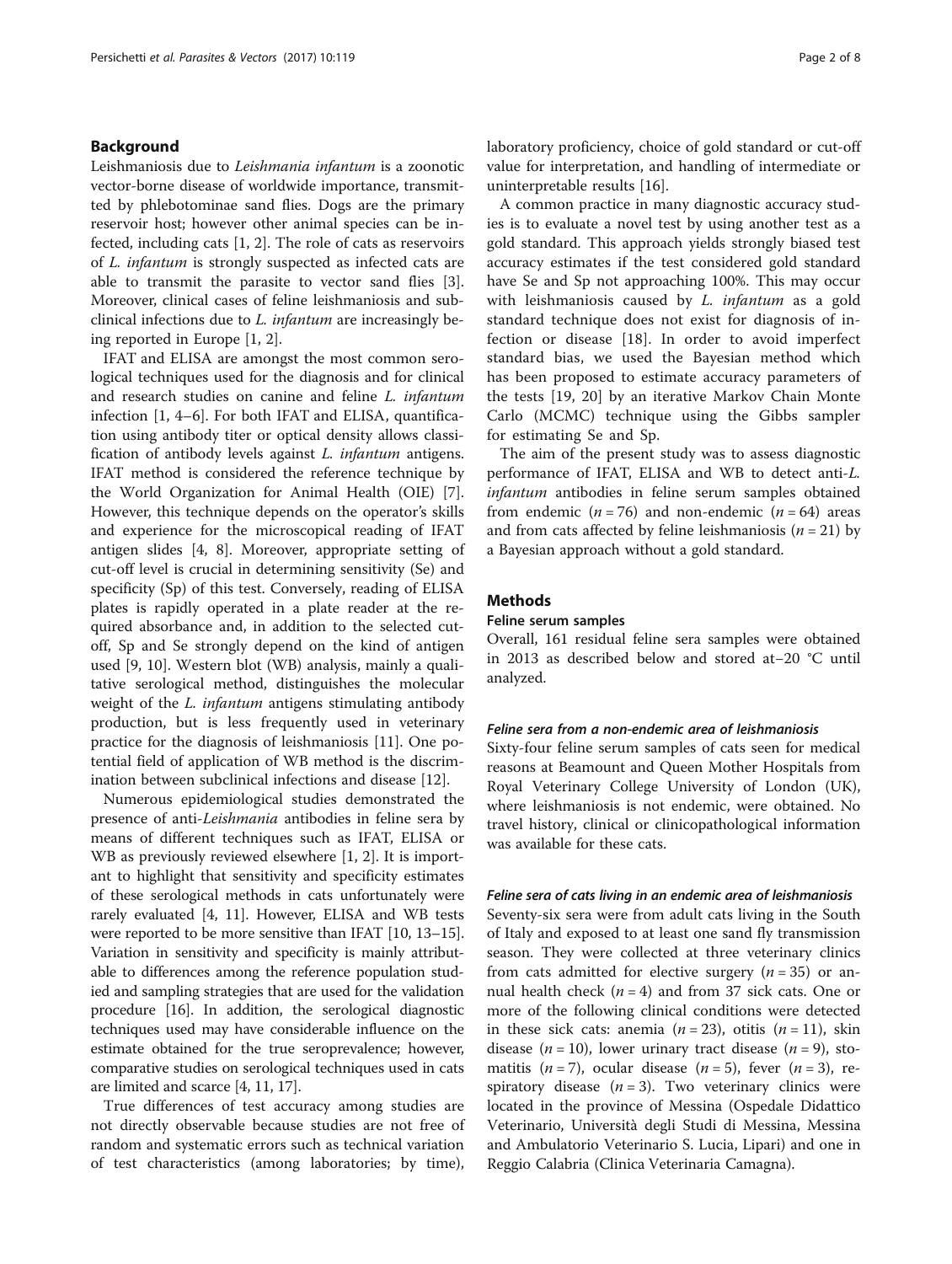### Feline sera of cats affected by feline leishmaniosis

Twenty-one sera were of cats from South of Italy with clinical and clinicopathological findings compatible with feline leishmaniosis and diagnosis confirmed by at least two different parasitological methods among cytology, immunohistochemical staining, PCR, culture and xenodiagnosis [[1](#page-6-0)]. Clinical findings included lymph node enlargement, skin and mucosal lesions (nodules, ulcers, crusts), weight loss, chronic stomatitis, ocular lesions; clinicopathological abnormalities found were normocytic normochromic anemia, leukopenia, thrombocytopenia, pancytopenia, hyperproteinemia, hypoalbuminemia, hypergammaglobulinemia, azotemia and increased urinary protein/creatinine ratio.

### Serological techniques IFAT

Immunoglobulin G antibodies were detected using L. infantum (strain MHOM/IT/80/IPT1) antigen slides produced by C.Re.Na.L. (Centro di Referenza Nazionale per la Leishmaniosi, Palermo, Italy). Fluoresceinated goat anti-cat immunoglobulin G (IgG) antibody (Anti-cat IgG-FITC conjugate, SIGMA, Saint Louis, Missouri, USA) diluted in PBS (from 1:180 to 1:200 according to the batch) was used. The IFAT was performed according to the manufacturer's instructions and the end-point titer of positive samples was determined preparing serial two-fold dilutions of serum starting from 1:20. The cutoff value for positivity was established at 1:80 [[5\]](#page-6-0).

### **ELISA**

An ELISA previously described was performed with slight modifications [[11\]](#page-6-0). Briefly, each plate was coated with 100 μl/well of 20 μg/ml antigen extracted from sonicated L. infantum promastigote culture in 0.1 M carbonate/bicarbonate buffer (pH 9.6 at 25 °C) and incubated overnight at 4 °C. Plates were then frozen and stored at -20 °C.

One hundred microliters of cat sera, diluted 1:800 in PBS-0.05% Tween 20 (PBST)-1% dried skimmed milk (PBST-M), were added to each well and the plate was incubated for 1 h at 37 °C in moist chamber. After three washes with PBST for 3 min and one wash with PBS for 1 min, 100 μl per well of anti-cat IgG (Serotec, Bangkok, Thailand) 1:10000 in PBST-M were added and incubated for 1 h at 37 °C in moist chamber. The substrate solution (orthophenylenediamine, 0.5 mg/ml; Thermo Fisher, Waltham, Massachusetts, USA) plus  $H_2O_2$  (0.4  $\mu$ l/ml) in 0.1 M phosphate/citrate buffer at pH 5.0, was added at 100 μl per well and developed for  $20 \pm 5$  min at 24 °C in the dark. The reaction was stopped with 100 μl of 2.5 M  $H<sub>2</sub>SO<sub>4</sub>$ . The optical density (OD) was measured using an automatic micro-ELISA (Anthos 2020, Cambridge, UK) at a wavelength of 492 nm.

All plates included pooled serum from three sick cats with a confirmed infection as a positive control (calibrator) and serum of a cat from an area where leishmaniosis was not endemic as a negative control and all samples were analyzed in duplicate. The reaction was quantified as ELISA units (EU) related to positive cat sera used as calibrators and arbitrarily set at 100 EU. The cut-off was established at 40 ELISA units [mean  $\pm$  4 standard deviations (SD), of sera from 87 cats from nonendemic area] [\[11](#page-6-0)].

### Western blot

WB analysis was performed as described previously for the diagnosis of clinical leishmaniosis due to L. infantum and cutaneous leishmaniosis due to Leishmania major in humans [[21](#page-6-0)–[23](#page-7-0)]. A nitrocellulose sheet sensitized with 2 mg/ml of antigen extract from L. infantum promastigote culture (zymodeme, MON-1) was carried out as described [\[21](#page-6-0)]. The homemade nitrocellulose paper was rehydrated with 500 μl of non-fat dried milk and incubated for 30 min in slow agitation. The liquid of each gutter was removed and more 500 μl of milk were added with 40 μl of feline serum samples and only 10 μl of serum for the positive control. The bowl was left in slow agitation overnight with a lid.

After 3 washes of 5 min with solution buffer (1/10 dilution of buffer + surfactant + NaN3), 1.2 ml of conjugate anti-human [buffer + polyclonal rabbit anti-human IgG conjugated with alkaline phosphatase + NaN3 (below 0.1%) + stabilizers, LDBIO] was distributed on each gutter, the bowl was covered with a lid and incubated 1 h 30 min in slow agitation. After repeating the washes, 1.2 ml of substrate (buffer + NBT+ BCIP+ stabilizers, LDBIO) was put in each gutter and incubated with a lid in slow agitation for 20–30 min. The reaction was stopped with distilled water when the characteristic bars appeared on the positive control sample.

In WB analysis for the diagnosis of feline leishmaniosis only bands with low molecular weight (14, 18, 21, 23 and 31 kDa) were considered diagnostic [[11](#page-6-0), [24\]](#page-7-0). In particular, only the presence of the 18 kDa band was suggestive of L. infantum infection as described previously in cats [[17](#page-6-0), [25](#page-7-0)] and humans [[22,](#page-6-0) [23\]](#page-7-0).

#### Statistical analysis

On each sample unit composed by a single feline serum sample tested by IFAT, ELISA and WB, statistical analysis was performed through a written routine [\[20\]](#page-6-0) with MATLAB software using the Bayesian approach. The Bayesian approach considers uncertainties associated with all unknown quantities whether they are observed or unobserved. Inference is drawn by constructing the joint probability distribution of all unobserved quantities based on all that is known about them. Let D denote the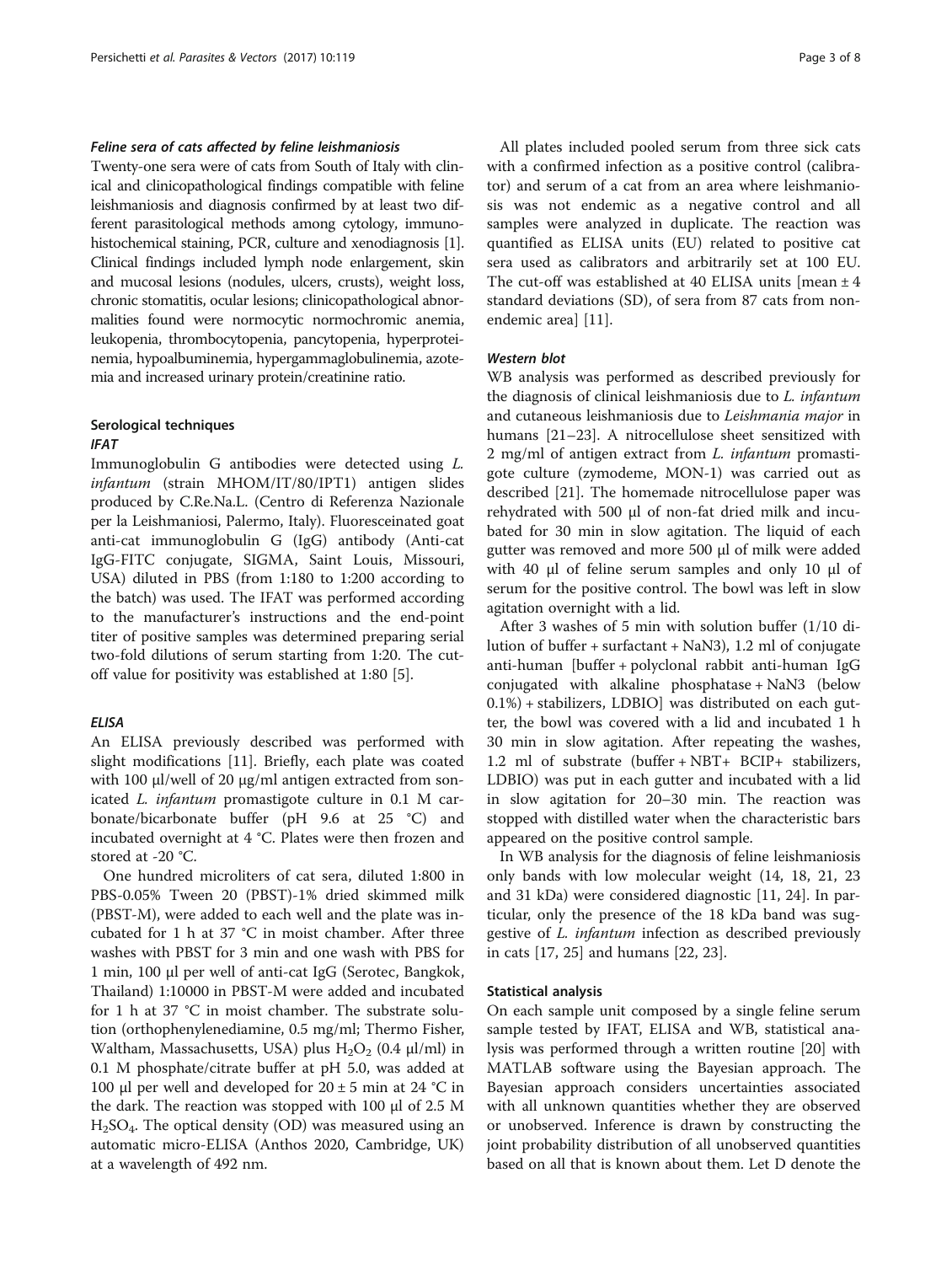infection status of the cat and let  $Y_i$ , i = 1, 2, 3, be dichotomous test variables assuming  $y_i = \{0, 1\}$  respectively, for negative and positive results. The Se and Sp of the i-th test are  $Se_i = P(y_i = 1|D = 1)$  and  $Sp_i = P(y_i = 0|D$ = 0), respectively. We assume that the test outcomes for a given cat are independent, conditional on infection status of the cat. With three tests, for each one of the  $2<sup>3</sup>$ possible realizations is computed the joint probability:

$$
P(y_1, y_2, y_3) = \pi \prod_{i=1}^{3} Pse(y_i) + (1-\pi) \prod_{i=1}^{3} Psp(y_i),
$$
\n(1)

with 
$$
Pse(y_i) = \begin{cases} 1-Se_i \text{ if } y_i = 0 \\ Se_i \text{ if } y_i = 1 \end{cases}
$$
 and  $Psp(y_i) = \begin{cases} Sp_i \text{ if } y_i = 0 \\ 1-Sp_i \text{ if } y_i = 1 \end{cases}$ 

The observed number of test results in each of the eight cells in the  $2 \times 2 \times 2$  contingency table can be thought as the sum of those that are truly infected and those that are truly non-infected. Let us indicate as  $d_{111}|y_{111}$  the unknown frequency of truly infected cats given the test response pattern  $(y_1 = 1, y_2 = 1, y_3 = 1)$ . It is binomially distributed  $(y_{111}, p_{111})$  where  $p_{111}$  is the positive predictive value of test pattern  $y_{111}$ . Using Bayes' theorem:

$$
p_{111} = \Pr ob(D = 1 | y_1 = 1, y_2 = 1, y_3 = 1)
$$

$$
= \frac{\pi \prod_{i=1}^{3} Se_i}{\pi \prod_{i=1}^{3} Se_i + (1-\pi) \prod_{i=1}^{3} (1-Se_i)}
$$
(2)

and  $d_{111}$  is the expectation of  $d_{111}|y_{111}$ . The other probabilities are similarly computed.

The latent data and observations from the joint posterior are simulated in the Bayesian approach by an iterative MCMC technique using the Gibbs sampler.

The Gibbs sampling proceeds iteratively with two steps as follows: (i) arbitrary starting values for the parameters (one prevalence, three sensitivities and three specificities) are chosen; and (ii) parameter values are substituted within binomial distributions and  $d_{i_1i_2i_3}$  are sampled from the respective binomial distributions.

For each one of the seven parameters, the augmented beta posterior is computed. For example, for the first test,  $Se_1$  it is  $beta(\alpha_{se_1} + d_{1...}, \beta_{se_1} + d_{0...})$  where  $\alpha_{Se_1}$  and  $\beta_{Se_1}$  are the parameters of the beta prior of the Se and for  $Sp_1$  it is  $beta(\alpha_{sp_1} + y_{0...} - d_{0...}, \beta se_1 + y_{1...} - d_{1...}).$  The joint posterior distribution of the parameters is obtained as the product of these seven independent beta posteriors. Once the posterior distributions of all parameters approach equilibrium condition the following qth quantiles as parameters for the diagnostic test are considered:

 $q = 0.50$  for calculating the median and  $q = 0.025$  and 0.975 for calculating the 95% credibility intervals of the sample generated from the posterior distribution. The non-informative beta prior distribution for parameters (i.e.  $\alpha = 1 \beta = 1$ ) of diagnostic test and prevalence sample is employed.

In this study, we used J cycles of the Gibbs sampler and the last N generations of the chain forms the sample of the equilibrium distribution [[20](#page-6-0)]. The first J-N iterations ensures the convergence of all the full conditional distributions. Thus we used a vector of size N to estimate the posterior median and 95% credibility intervals of the prevalence and the Se and Sp of each test. We fix  $N = 2,000$  whereas the value of J (< 3,300) depends on the rate of the convergence. We use starting values for the prevalence 0.1, for Se and Sp for each of three test respectively 0.50 and 0.80.

The routine was applied to each group of cats to evaluate the performance of the three tests in each group and in the total sample composed by 161 cats. In details, the statistical analysis at first compared simultaneously the three tests in the three groups studied and gained the true prevalence in each group. In this way it was possible to understand which test was best according to the purpose of diagnosis. Furthermore, this analysis revealed the critical points related to the estimates when sample size is small and they are not representative of the population under investigation. Then, in order to improve estimates and find the most accurate test we considered the total sample composed by the three groups of cats.

### Results

Table [1](#page-4-0) shows the combination of results obtained by IFAT, ELISA and WB in each group of cats studied. The results of the performed simulation of Se, Sp and prevalence in the three groups is shown in Table [2.](#page-4-0)

In cats from non-endemic area, Se of the tests was not high with best value (41%) offered by WB but with a high statistical variability (low precision) as represented by 95% credible intervals (CI) (CI: 2–96%). Obviously, the high uncertainty is determined by 95% of negative results obtained by diagnostic tests in this group and by sample size. Conversely, Sp of tests is high and with high precision and IFAT offered the best value (99%) as well as high precision (CI: 94–100%). The true prevalence calculated simultaneously by the three tests in the nonendemic area group was 2%.

More false positive and false negative results emerged in the group of cats from the endemic area. In fact the best Se (64%) and Sp (98%) respectively, given by WB and ELISA were both obtained with a low precision. Precision was low (CI: 1–96%) also for the prevalence sample (10%).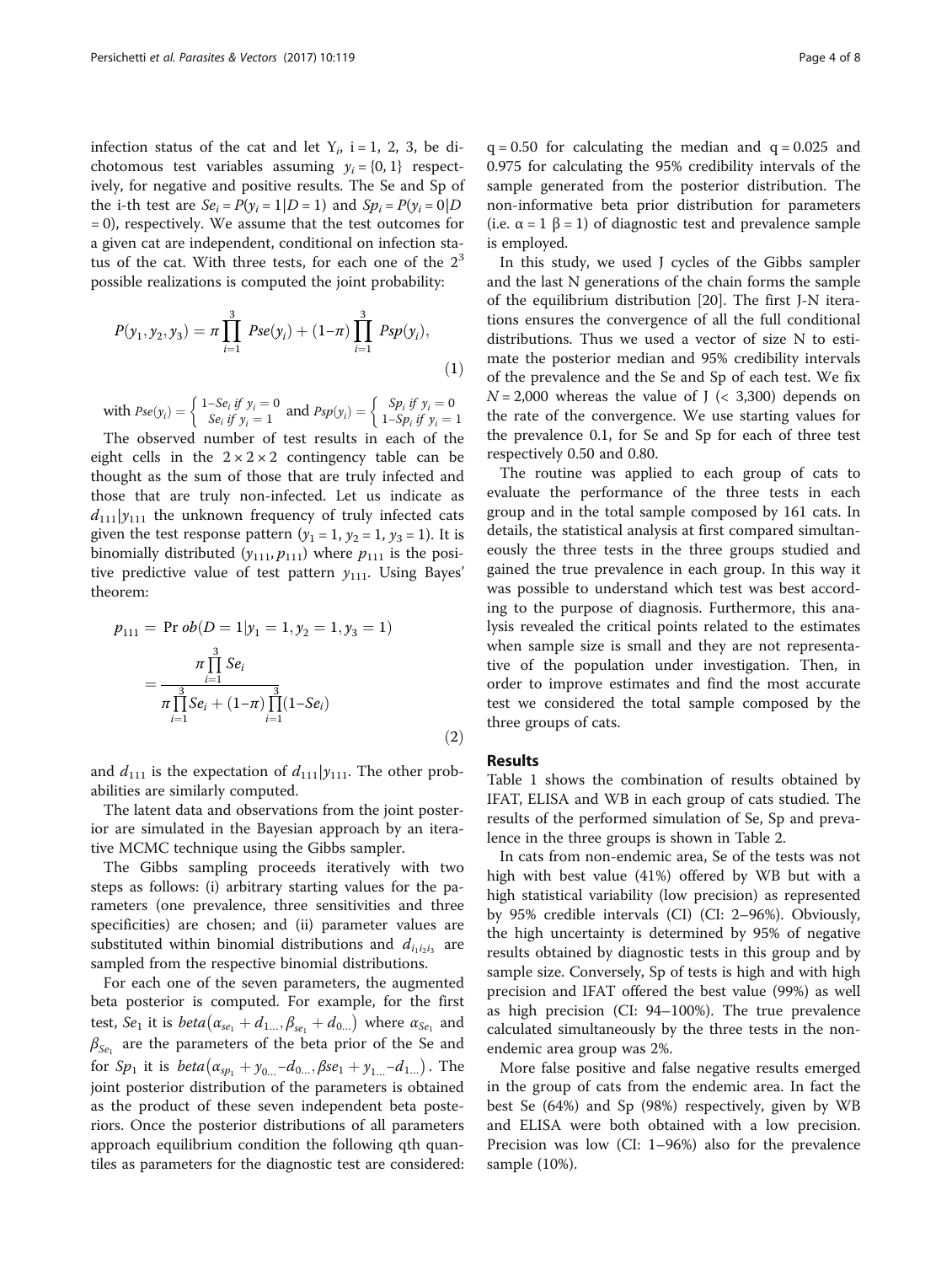<span id="page-4-0"></span>Table 1 Combination of results of the three serological tests detected in each group of cats

| Serological technique |              |           | Non-endemic area Endemic area<br>$(n = 64)$ | $(n = 76)$ | Affected by<br>leishmaniosis<br>$(n = 21)$ |  |
|-----------------------|--------------|-----------|---------------------------------------------|------------|--------------------------------------------|--|
| <b>IFAT</b>           | <b>ELISA</b> | <b>WB</b> | Number of<br>observations                   |            |                                            |  |
|                       |              |           | 61                                          | 53         | ( )                                        |  |
|                       |              | $^{+}$    | $\mathcal{L}$                               | 9          | Ω                                          |  |
|                       | $^+$         |           |                                             | 0          |                                            |  |
|                       | $^{+}$       | $^{+}$    |                                             |            |                                            |  |
| $^{+}$                |              |           |                                             | 9          | ( )                                        |  |
| $^{+}$                |              | $^{+}$    |                                             | 3          | Ω                                          |  |
| $^{+}$                | $^{+}$       |           |                                             | Ω          | Λ                                          |  |
| $^{+}$                |              |           |                                             |            | 20                                         |  |

+, positive test result; −, negative test result

In the group of cats affected by leishmaniosis, ELISA and WB had the same estimate of Se (94%) but ELISA (CI: 13–100%) had a smaller uncertainty than WB (CI: 9–100%). As expected, in the group of sick individuals, Sp values were low and had a low precision with all tests. However, the best Sp (21%; CI: 1–95%) was obtained by IFAT. The prevalence sample in this group was 89% but with a low precision (CI: 1–100%).

One hundred and thirty-five serum sample units out of 161 (83.8%) produced results in agreement. Table 3 shows the test results for the number of cats which have one of the 8 different test patterns.

The results of simulation of Se and Sp of IFAT, ELISA and WB and sample prevalence in the overall 161 samples are shown in Table 4. As the sample size is larger, test accuracy was higher and provided a greater precision. Western blot was the most accurate test: Se = 97% (CI: 86–100%); Sp = 99% (CI: 96–100%). Sensitivity of IFAT (75%) was higher and with a higher precision (CI: 61–87%) compared to that of ELISA (70%; CI: 56–83%).

Table 2 Output parameters of the accuracy of tests for each group of cats studied

|                                                                    | IFAT      |                    | <b>ELISA</b> |                      | WB        |               |
|--------------------------------------------------------------------|-----------|--------------------|--------------|----------------------|-----------|---------------|
|                                                                    | Median Cl |                    | Median Cl    |                      | Median Cl |               |
| Non-endemic area: sample prevalence 0.02% (CI: 0.00-0.16)          |           |                    |              |                      |           |               |
| Sensitivity                                                        | 0.33      | $0.01 - 0.96$ 0.38 |              | $0.02 - 0.97$        | 0.41      | $0.02 - 0.96$ |
| Specificity 0.99                                                   |           | $0.94 - 1.00$ 0.98 |              | $0.92 - 1.00$ 0.96   |           | $0.90 - 0.99$ |
| Endemic area: sample prevalence 0.10% (CI: 0.01-0.96)              |           |                    |              |                      |           |               |
| Sensitivity                                                        | 0.43      | $0.07 - 0.93$ 0.26 |              | $0.00 - 0.94$ 0.64   |           | $0.07 - 0.99$ |
| Specificity 0.84                                                   |           | $0.18 - 0.95$ 0.98 |              | $0.30 - 1.00$ $0.84$ |           | $0.06 - 0.96$ |
| Affected by leishmaniosis: sample prevalence 0.89% (CI: 0.01-1.00) |           |                    |              |                      |           |               |
| Sensitivity                                                        | 0.89      | $0.08 - 0.99$      | 0.94         | $0.13 - 1.00$        | O 94      | $0.09 - 1.00$ |
| Specificity                                                        | 0.21      | $0.01 - 0.95$ 0.18 |              | $0.00 - 0.93$ 0.16   |           | $0.00 - 0.94$ |
|                                                                    |           |                    |              |                      |           |               |

Abbreviation: CI 0.95 credible interval

Table 3 Results of three serological tests applied to all 161 cats

| ELISA  | WB     | No. of observations |
|--------|--------|---------------------|
|        |        | 114                 |
|        | $^{+}$ | 11                  |
| $+$    |        |                     |
| $^{+}$ | $^{+}$ | $\mathfrak{D}$      |
|        |        | 9                   |
|        | $^{+}$ | 3                   |
| $^{+}$ |        | $\cap$              |
| $^{+}$ | $^{+}$ | 21                  |
|        |        |                     |

+, positive test result; −, negative test result

Conversely ELISA Sp (98%) and precision (CI: 94–100%) slightly exceeded that of IFAT (97%; CI: 93–100%).

### **Discussion**

This is the first study that assesses the diagnostic performance of IFAT, ELISA and WB for the detection of anti-L. infantum antibodies in sera of cats from nonendemic and endemic areas (included cats with confirmed clinical leishmaniosis) using a Bayesian approach in the absence of a gold standard. Parasite specific antibody detection is a fundamental diagnostic tool for confirming a clinical suspicion of leishmaniosis in dogs [\[6](#page-6-0)] but the possibility of discrepancy between different serological techniques is well known in both dogs and cats [[4, 9, 11, 13,](#page-6-0) [26\]](#page-7-0). Serological methods are however less useful for assessing the infection seroprevalence of dogs living in endemic areas as subclinical infections are usually associated with negative or border-line results [[6\]](#page-6-0). In this study, cats with clinical leishmanosis were 100% positive with WB or ELISA and 95% with IFAT, supporting that antibody detection can be used for confirming feline leishmaniosis in clinical practice as for canine leishmaniosis. However, some caution is needed before excluding leishmaniosis in IFAT negative cats. Sick cats with clinical picture compatible with leishmaniosis but negative by IFAT should perform other serological tests or complementary diagnostic tools such as cytology, histology or PCR [[1](#page-6-0)].

In endemic areas for Trypanosoma spp. or other Leishmania spp. cross reactions with L. infantum must be taken into account for interpretation of serological

Table 4 Output parameters of the accuracy of the tests with all cats studied. Sample prevalence  $0.27$ ; CI =  $0.20 - 0.34$ 

|                  | IFAT      |                                                        | FI ISA    |                                           | <b>WR</b> |               |
|------------------|-----------|--------------------------------------------------------|-----------|-------------------------------------------|-----------|---------------|
|                  | Median CL |                                                        | Median CI |                                           | Median Cl |               |
|                  |           | Sensitivity 0.75   0.61-0.87   0.70   0.56-0.83   0.97 |           |                                           |           | $0.86 - 1.00$ |
| Specificity 0.97 |           |                                                        |           | $0.93 - 0.99$ $0.98$ $0.94 - 1.00$ $0.99$ |           | $0.96 - 1.00$ |

Abbreviation: CI 0.95 credible interval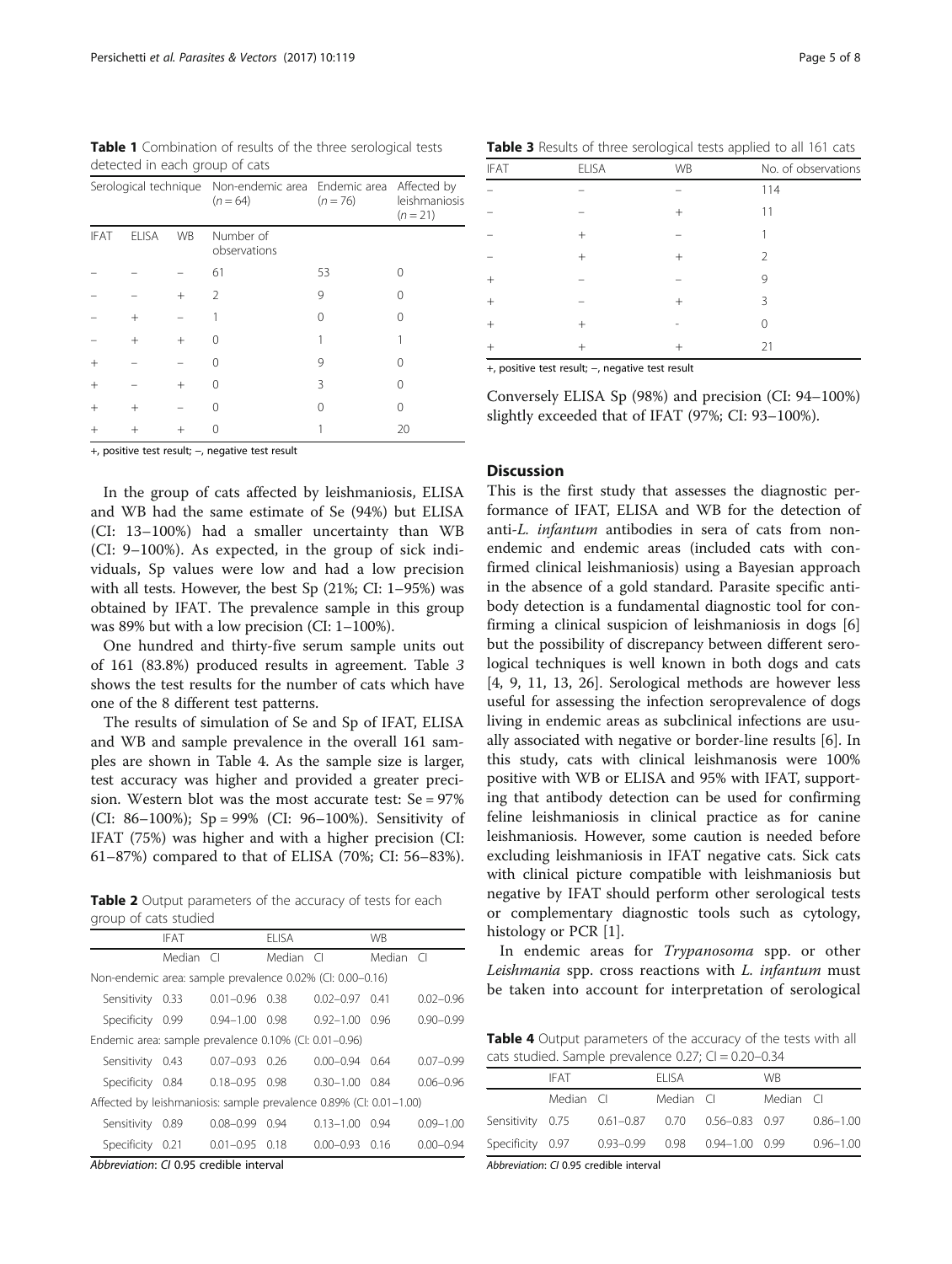tests but this is not the case of the geographical area of investigation of this study [\[27](#page-7-0)–[29](#page-7-0)].

The percentage of antibody positive samples to at least one technique in the group of 76 cats living in South Italy reached 30% confirming that feline Leishmania infection is frequent in endemic areas (2). This feline group is representative of an adult feline population admitted for heterogeneous reasons to clinical practice in endemic area. These cats are potentially exposed to the parasite and can stand in one of the following conditions: not come into contact with Leishmania, come into contact but not become infected, otherwise they are infected. Moreover, infected individuals can stand at the time of sampling in a different point of the wide spectrum of clinical situations going from a subclinical infection to overt disease. ELISA testing appears to have a low Se for detecting antibodies compared to WB and IFAT in subclinical infections. This finding is in contrast with other studies and is of clinical relevance when there is a need of testing cats in endemic areas because they are blood donors, before their exportation to a non-endemic area or because an immunesuppressive therapy has to be given [\[1](#page-6-0), [30\]](#page-7-0). The very strict calculation that we used (mean value  $\pm$  4 SD of sera from non-endemic area) for ELISA cut-off setting obviously contributed to this result.

Despite the large number of published serological investigations, very few studies validated serological techniques testing for anti-Leishmania antibodies a consistent number of serum samples obtained from feline patients of non-endemic area [[5, 11](#page-6-0), [31](#page-7-0), [32\]](#page-7-0). It is important to have as much extensive as possible data by testing feline populations of non-endemic regions in order to exclude the possibility of cross-reactions with other microbial agents or even with endogenous feline proteins. The current state of the art clearly rule out cross-reactivity with Toxoplasma gondii only, therefore we cannot exclude cross-reactions for some positive results we obtained [[10](#page-6-0), [14, 15](#page-6-0), [32, 33](#page-7-0)]. It is important to remark that the travel and clinical history were unknown in all cats studied from nonendemic area and this can be considered a limitation of this study. However, the overall good discrimination that we obtained between the three different categories of cats confirms that we set appropriate methodologies for IFAT, ELISA and WB techniques. In particular, we confirmed that 80 is appropriate IFAT cut-off and the 18 kDa band is marker for positive WB when testing feline sera likewise it occurs in dogs and humans [\[5](#page-6-0), [21](#page-6-0)–[23](#page-7-0)].

Various problems may arise when comparing diagnostic performance of different tests given the absence of a gold standard diagnostic test for Leishmania infection. One problem concerns the influence of spectrum (stage of the disease) and selection (inclusion criteria) bias. For example, it is more difficult to suspect a disease at an early stage and the criteria for inclusion of patients to be tested in a study will be crucial. Ideally, each unit in the sample should be randomly selected so that the sample is representative of the target population. This is difficult to do in field studies and this type of error yields to misleading statistics. Therefore, it is important to be aware of the influence of spectrum and selection bias on the accuracy of diagnostic tests for Leishmania infection, but this must be kept in perspective. This means that to carefully assess the Se and Sp of diagnostic tests, samples of cats with confirmed leishmaniosis as well as of animals from endemic and non-endemic areas should be selected. Other important factors influencing the diagnostic performance of tests include technical variations. In this study, cut-off values used for IFAT and ELISA and the criteria for interpretation of positive immunoblots in feline sera were confirmed to be appropriate for discriminating samples from endemic and non-endemic areas and, among those from endemic area, between cats with confirmed leishmaniosis and cats with other clinical problems. The aim of this study was to evaluate the diagnostic performance of tests frequently used for the detection of anti-Leishmania antibodies in feline sera in the absence of a gold standard. For the first time, this analytical problem was solved by writing a routine with MATLAB software in the Bayesian framework. This approach has the main advantage of drawing inference from diagnostic tests in the absence of a gold standard. The non-informative beta prior for parameter provided a minimal effect on the final inference of three diagnostic tests and we obtained the maximum of information from the experimental data. One weak point of this study is, however, given by the sample size of cats with confirmed leishmaniosis compared to those non-infected that we could test, as this can be one possible source for uncertainty of Se of ELISA (27%) and IFAT (26%) compared to that of WB (14%). The analysis of a more extensive and better balanced specimen of feline serum samples can confirm or reject this hypothesis.

### Conclusion

The diagnostic performance of serological tests frequently used for the detection of anti-Leishmania antibodies in cats was evaluated in the absence of a gold standard in the Bayesian framework. The overall performance of WB, IFAT and ELISA was good, but WB targeting for positivity the 18 kDa band offered the best diagnostic performance for the detection of antibodies against L. infantum. Overall, IFAT (cut-off 80) was more sensitive than ELISA to detect subclinical or early infections while ELISA was better for diagnosing clinical leishmaniosis when compared with IFAT. As there is no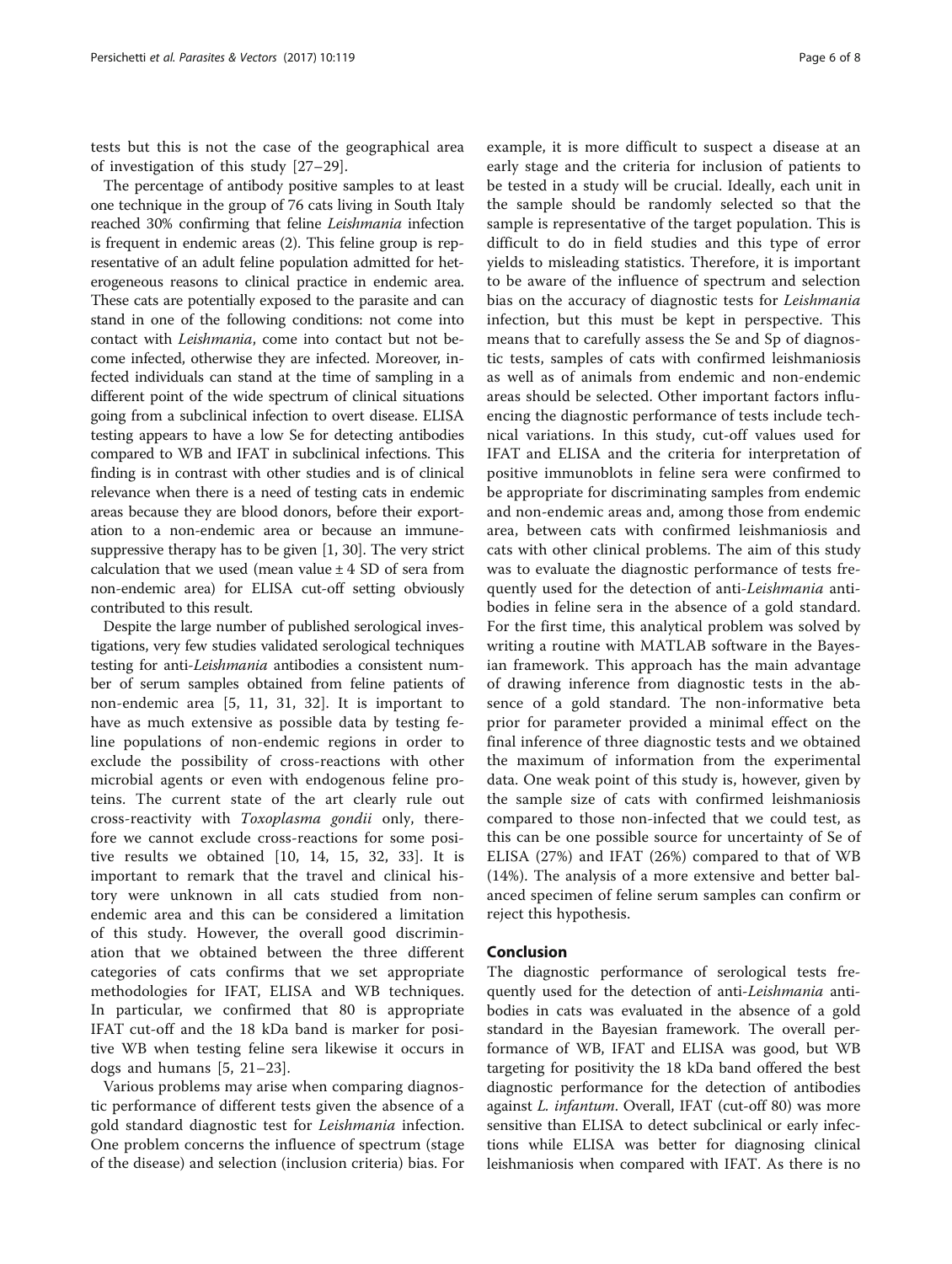<span id="page-6-0"></span>perfect diagnostic test, the best choice for each specific purpose of diagnosis (infection versus disease) theoretically is offered by WB because of the highest Se and Sp, however the analysis of more samples is necessary for confirming our results.

#### Abbreviations

ELISA: Enzyme-linked immunosorbent assay; IFAT: Immunofluorescence antibody test; MCMC: Markov Chain Monte Carlo; WB: Western blot

#### Acknowledgements

Publication of this paper has been sponsored by Bayer Animal Health in the framework of the 12<sup>th</sup> CVBD World Forum Symposium. The authors are grateful to Sergio Villanueva-Saz, Karine Le Plus, Rachid Mahmoud and Angela Burrascano for technical collaboration for serological techniques. The authors also thank Dr. Shazia Hosein for the collection of serum samples from a non-endemic area.

#### Funding

Not applicable.

### Availability of data and materials

The datasets used or analyzed during the current study are available from the corresponding author on reasonable request.

#### Authors' contributions

MGP and LSG conceived the research study. MFP worked in the field, contributed with data analysis and interpretation, wrote the first draft and revised the manuscript. MFP performed all laboratory techniques with the collaboration of MM and PD. PM, MGP, LSG and FV supervised the technical procedures. MGP contributed with data analysis, interpretation, wrote and revised the manuscript. LSG contributed with data analysis, interpretation and revised the manuscript. AV performed statistical analysis, interpretation and wrote and revised the manuscript. All authors read and approved the final manuscript.

#### Competing interests

The authors declare that they have no competing interests.

#### Consent for publication

Not applicable.

#### Ethics approval and consent to participate

This study was approved by the Royal Veterinary College (University of London) Ethics and Welfare Committee (Project number 1235, 2013). Consent to use residual serum samples was preliminarily obtained from owners or animal trust legal representatives and they received complimentary tests for retroviral infections of their cats.

#### Author details

<sup>1</sup>Istituto Zooprofilattico Sperimentale della Sicilia, A. Mirri, Via G. Marinuzzi 3, Palermo 90129, Italy. <sup>2</sup>Departament de Medicina i Cirurgia Animals. Facultat de Veterinària, Universitat Autònoma de Barcelona, Bellaterra, Cerdanyola 08193, Barcelona, Spain. <sup>3</sup>Dipartimento di Scienze Veterinarie, Università degli Studi di Messina , Polo Universitario Annunziata, Messina 98168, Italy. <sup>4</sup>Centre Hospitalier Universitaire de Nice, Faculté de Médecine, Université de Nice-Sophia Antipolis, Inserm U 1065, Hôpital de l'Archet, 151, route de Saint Antoine de Ginestière, CS 23079 06202 Nice Cedex 3, France. <sup>5</sup>Parasitologie-Mycologie, Hôpital de l'Archet, Centre Hospitalier Universitaire de Nice, France-MIVEGEC, UMR IRD224 - CNRS 5290 - Université de Montpellier, Montpellier Cedex 5, France. <sup>6</sup>Centro di Referenza Nazionale per le Leishmaniosi (C.Re.Na.L), Istituto Zooprofilattico Sperimentale della Sicilia, A. Mirri, Via G. Marinuzzi 3, Palermo 90129, Italy.

### Received: 20 January 2017 Accepted: 17 February 2017 Published online: 13 March 2017

#### References

Pennisi MG, Cardoso L, Baneth G, Bourdeau P, Koutinas A, Miró G, et al. LeishVet update and recommendations on feline leishmaniosis. Parasit Vectors. 2015;8:302.

- 2. Pennisi MG. Leishmaniosis of companion animals in Europe: an update. Vet Parasitol. 2015;208:35–47.
- 3. Maroli M, Pennisi MG, Di Muccio T, Khoury C, Gradoni L, Gramiccia M. Infection of sand flies by a cat naturally infected with Leishmania infantum. Vet Parasitol. 2007;145:357–60.
- 4. Chatzis MK, Leontides L, Athanasiou LV, Papadopoulos E, Kasabalis D, Mylonakis M, et al. Evaluation of indirect immunofluorescence antibody test and enzyme-linked immunosorbent assay for the diagnosis of infection by Leishmania infantum in clinically normal and sick cats. Exp Parasitol. 2014; 147:54–9.
- 5. Pennisi MG, Lupo T, Malara D, Masucci M, Migliazzo A, Lombardo G. Serological and molecular prevalence of Leishmania infantum infection in cats from Southern Italy. J Feline Med Surg. 2012;14:656–7.
- 6. Solano-Gallego L, Miró G, Koutinas A, Cardoso L, Pennisi MG, Ferrer L, et al. LeishVet guidelines for the practical management of canine leishmaniosis. Parasit Vectors. 2011;4:86.
- 7. O.I.E. Leishmaniosis. In: Manual of diagnostic tests and vaccines for terrestrial animals (chap.2.1.11) 6th edition. World Organisation for Animal Health, France. 2016. p.1–12. [http://www.oie.int/fileadmin/Home/eng/Health\\_](http://www.oie.int/fileadmin/Home/eng/Health_standards/tahm/2.01.11_LEISHMANIOSIS.pdf) [standards/tahm/2.01.11\\_LEISHMANIOSIS.pdf.](http://www.oie.int/fileadmin/Home/eng/Health_standards/tahm/2.01.11_LEISHMANIOSIS.pdf) Accessed 18 Jan 2017.
- 8. Swets JA. Measuring the accuracy of diagnostic systems. Science. 1988;240: 1285–93.
- 9. Solano-Gallego L, Villanueva-Saz S, Carbonell M, Trotta M, Furlanello T, Natale A. Serological diagnosis of canine leishmaniosis: comparison of three commercial ELISA tests (Leiscan, ID Screen and Leishmania 96), a rapid test (Speed Leish K) and an in-house IFAT. Parasit Vectors. 2014;7:111.
- 10. da Silveira NL, Sobrinho LSV, Martins CO, Machado RZ, Marcondes M, de Lima VMF. Use of crude, FML and rK39 antigens in ELISA to detect anti-Leishmania spp. antibodies in Felis catus. Vet Parasitol. 2011;177:374–7.
- 11. Solano-Gallego L, Rodríguez-Cortés A, Iniesta L, Quintana J, Pastor J, Espada Y, et al. Cross-sectional serosurvey of feline leishmaniasis in ecoregions around the northwestern Mediterranean. Am J Trop Med Hyg. 2007;76:676–80.
- 12. Iniesta L, Gállego M, Portús M. Idiotype expression of IgG1 and IgG2 in dogs naturally infected with Leishmania infantum. Vet Immunol Immunopathol. 2007;119:189–97.
- 13. Figueiredo FB, Bonna ICF, Nascimento LD, Costa T, Baptista C, Pacheco TMV, et al. Serological evaluation for detection of anti-Leishmania antibodies in dogs and cats in the district of Santa Rita de Cássia, municipality of Barra Mansa, State of Rio de Janeiro. Rev Soc Bras Med Trop. 2009;42:141–5. In Portuguese.
- 14. Coelho WMD. do Amarante AFT, Apolinário J de C, Coelho NMD, de Lima VMF, Perri SHV, et al. Seroepidemiology of Toxoplasma gondii, Neospora caninum and Leishmania spp. infections and risk factors for cats from Brazil. Parasitol Res. 2011;109:1009–13.
- 15. Sobrinho LSV, Rossi CN, Vides JP, Braga ET, Gomes AAD, de Lima VMF, et al. Coinfection of Leishmania chagasi with Toxoplasma gondii, Feline Immunodeficiency Virus (FIV) and Feline Leukemia Virus (FeLV) in cats from an endemic area of zoonotic visceral leishmaniasis. Vet Parasitol. 2012;187:302–6.
- 16. Greiner M, Gardner IA. Epidemiologic issues in the validation of veterinary diagnostic tests. Prev Vet Med. 2000;45:3–22.
- 17. Grevot A, Jaussaud Hugues P, Marty P, Pratlong F, Ozon C, Haas P, et al. Leishmaniosis due to Leishmania infantum in a FIV and FELV positive cat with a squamous cell carcinoma diagnosed with histological, serological and isoenzymatic methods. Parasite. 2005;12:271–5.
- 18. Rodríguez-Cortés A, Ojeda A, Francino O, López-Fuertes L, Timón M, Alberola J. Leishmania infection: laboratory diagnosing in the absence of a "gold standard.". Am J Trop Med Hyg. 2010;82:251–6.
- 19. Joseph L, Gyorkos TW, Coupal L. Bayesian estimation of disease prevalence and the parameters of diagnostic tests in the absence of a gold standard. Am J Epidemiol. 1995;141:263–72.
- 20. Principato F, Vullo A, Matranga D. On implementation of the Gibbs sampler for estimating the accuracy of multiple diagnostic tests. J Appl Stat. 2010;37: 1335–54.
- 21. Marty P, Lelievre A, Quaranta JF, Rahal A, Gari-Toussaint M, Le Fichoux Y. Use of the leishmanin skin test and western blot analysis for epidemiological studies in visceral leishmaniasis areas: experience in a highly endemic focus in Alpes-Maritimes (France). Trans R Soc Trop Med Hyg. 1994;88:658–9.
- 22. Marty P, Lelièvre A, Quaranta JF, Suffia I, Eulalio M, Gari-Toussaint M, et al. Detection by Western blot of four antigens characterizing acute clinical leishmaniasis due to Leishmania infantum. Trans R Soc Trop Med Hyg. 1995; 89:690–1.